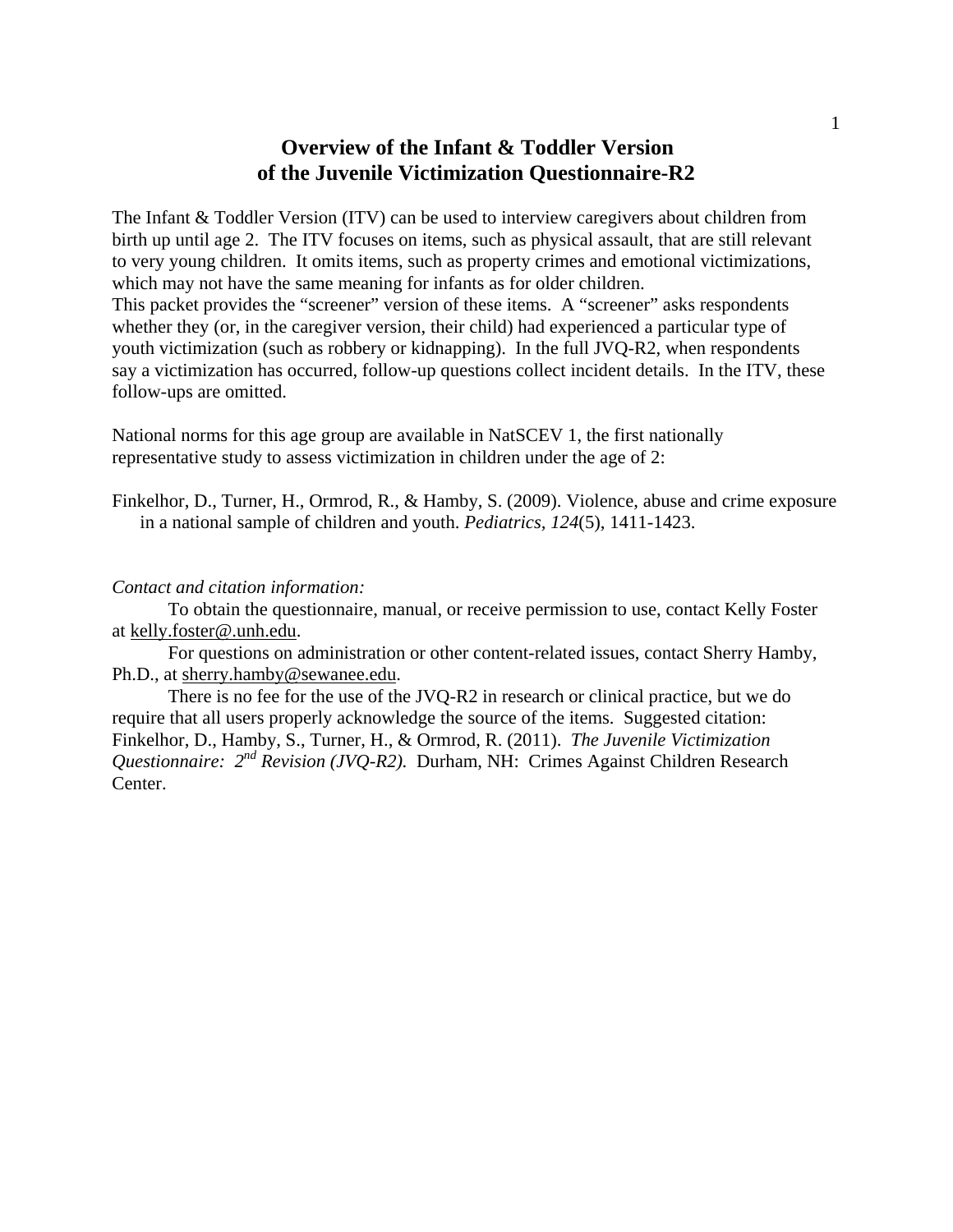# Item Descriptions for the JVQ-R2 included in the Infant & Toddler Version

Note: Item labels (Assault with Weapon, etc.) are not part of the questionnaire to be administered to respondents, but are for interpretation only. This description uses the youth self-report, lifetime referent version, but the constructs are the same for all versions. The item designations (C4, etc) are from the full JVQ-R2.

Now we are going to ask you about some things that might have happened in your life.

# **Module A: CONVENTIONAL CRIME**

### C4) Assault with Weapon

Sometimes people are attacked with sticks, rocks, guns, knives, or other things that would hurt. At any time in your life, did anyone hit or attack you on purpose with an object or weapon? Somewhere like: at home, at school, at a store, in a car, on the street, or anywhere else?

# C5) Assault without Weapon

At any time in your life, did anyone hit or attack you without using an object or weapon?

# C6) Attempted Assault

At any time in your life, did someone start to attack you, but for some reason, it didn't happen? For example, someone helped you or you got away?

# C8) Kidnapping

When a person is kidnapped, it means they were made to go somewhere, like into a car, by someone who they thought might hurt them. At any time in your life, did anyone try to kidnap you?

# **Module B: CHILD MALTREATMENT**

Next, we are going to ask about grown-ups who take care of you. This means parents, babysitters, adults who live with you, or others who watch you. Before we begin, I want to remind you that your answers will be kept totally private. If there is a particular question that you don't want to answer, that's O.K. But it is important that you be as honest as you can, so that [the researchers/we] can get a better idea of the kinds of things that kids your age sometimes face.

# M1) Physical Abuse by Caregiver

Not including spanking on your bottom, at any time in your life, did a grown-up in your life hit, beat, kick, or physically hurt you in any way?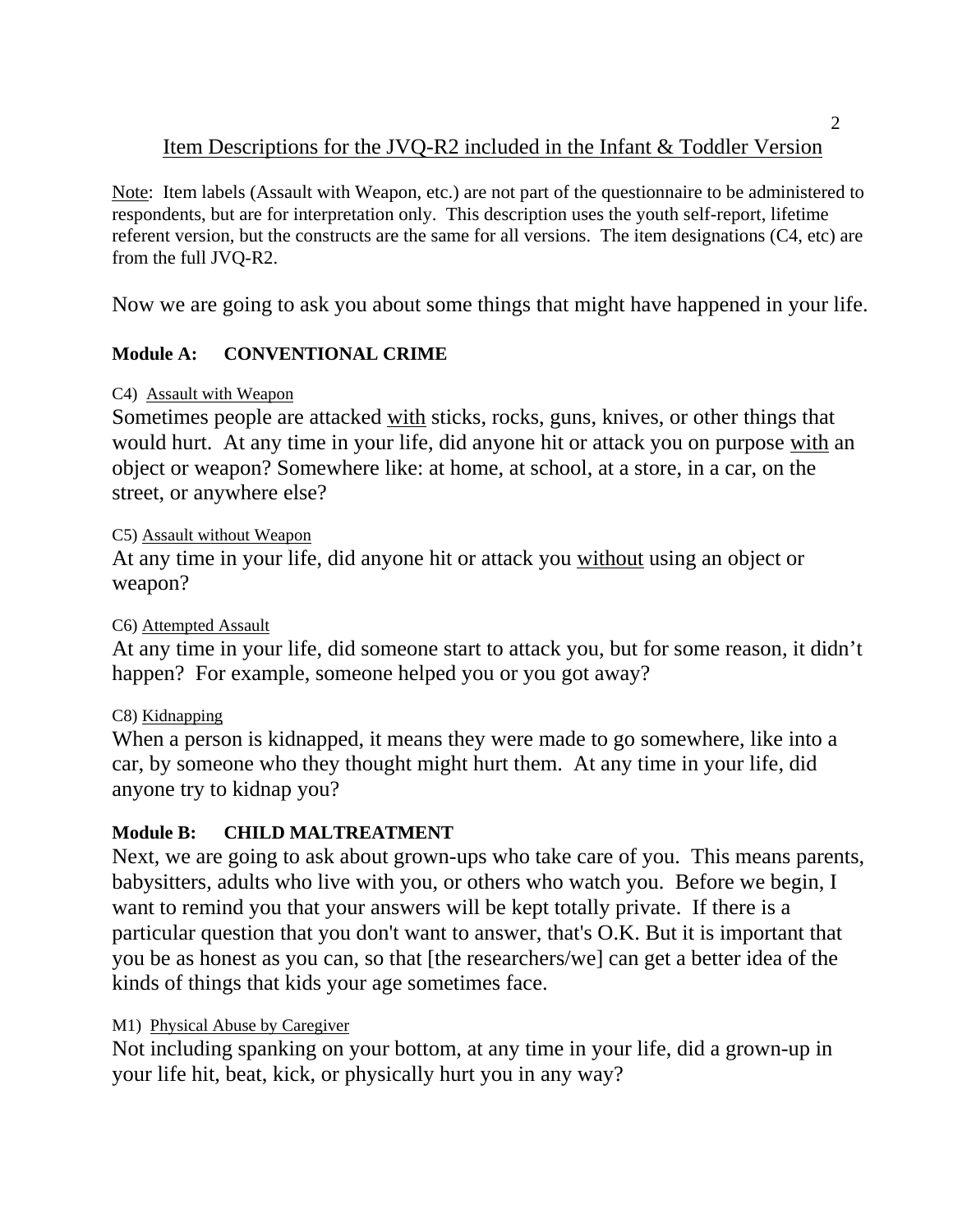#### M3) Neglect

When someone is neglected, it means that the grown-ups in their life didn't take care of them the way they should. They might not get them enough food, take them to the doctor when they are sick, or make sure they have a safe place to stay. At any time in your life, were you neglected?

# M4) Custodial Interference/Family Abduction

Sometimes a family fights over where a child should live. At any time in your life, did a parent take, keep, or hide you to stop you from being with another parent?

# **Module C: PEER AND SIBLING VICTIMIZATION**

# P2) Peer or Sibling Assault

(If yes to P1, say: "Other than what you just told me about…..") At any time in your life, did any kid, even a brother or sister, hit you? Somewhere like: at home, at school, out playing, in a store, or anywhere else?

# **Module D: SEXUAL VICTIMIZATION**

# S1) Sexual Assault by Known Adult

At any time in your life, did a grown-up you know touch your private parts when they shouldn't have or make you touch their private parts? Or did a grown-up you know force you to have sex?

# S2) Sexual Assault by Unknown Adult

At any time in your life, did a grown-up you did not know touch your private parts when they shouldn't have, make you touch their private parts or force you to have sex?

# S3) Sexual Assault by Peer/Sibling

Now think about other kids, like from school, a boy friend or girl friend, or even a brother or sister. At any time in your life, did another child or teen make you do sexual things?

S4) Forced Sex (Including attempts)

At any time in your life, did anyone try to force you to have sex; that is, sexual intercourse of any kind, even if it didn't happen?

# **Module E: WITNESSING AND INDIRECT VICTIMIZATION**

W1) Witness to Domestic Violence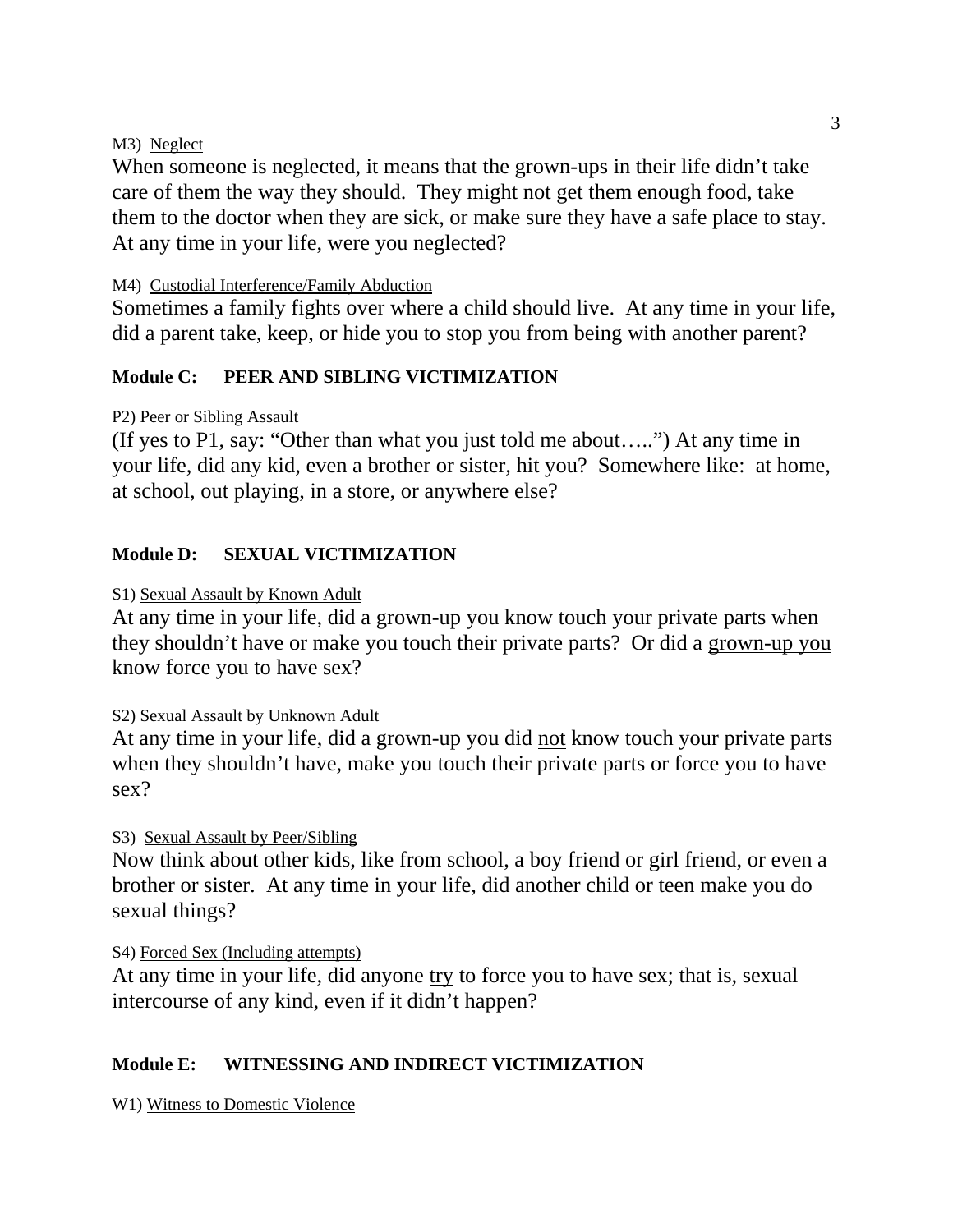At any time in your life, did you SEE a parent get pushed, slapped, hit, punched, or beat up by another parent, or their boyfriend or girlfriend?

### W2) Witness to Parent Assault of Sibling

At any time in your life, did you SEE a parent hit, beat, kick, or physically hurt your brothers or sisters, not including a spanking on the bottom?

### W3) Witness to Assault with Weapon

At any time in your life, in real life, did you SEE anyone get attacked on purpose WITH a stick, rock, gun, knife, or other thing that would hurt? Somewhere like: at home, at school, at a store, in a car, on the street, or anywhere else?

### W4) Witness to Assault without Weapon

At any time in your life, in real life, did you SEE anyone get attacked or hit on purpose WITHOUT using a stick, rock, gun, knife, or something that would hurt?

### W5) Burglary of Family Household

At any time in your life, did anyone steal some thing from your house that belongs to your family or someone you live with? Things like a TV, stereo, car, or anything else?

#### W6) Murder of Family Member or Friend

At any time in your life, was anyone close to you murdered, like a friend, neighbor or someone in your family?

# W8) Exposure to Random Shootings, Terrorism, or Riots

At any time in your life, were you in any place in real life where you could see or hear people being shot, bombs going off, or street riots?

# W9) Exposure to War or Ethnic Conflict

At any time in your life, were you in the middle of a war where you could hear real fighting with guns or bombs?

# **SUPPLEMENTAL ITEMS**

NOTE: Supplemental items are not included in the forms, but can be added when more detail is desired about certain types of victimizations.

# **MODULE G: EXPOSURE TO FAMILY VIOLENCE AND ABUSE**

*[Note: This module was included in NatSCEV I, Waves 1 and 2, and NatSCEV II]* 

The next set of questions are about people who have taken care of (your child/you) – that would include (your child's/your) parents, stepparents, and (his/her/your) parents' boyfriends or girlfriends, whether (your child/you) lived with them or not. It would also include other grown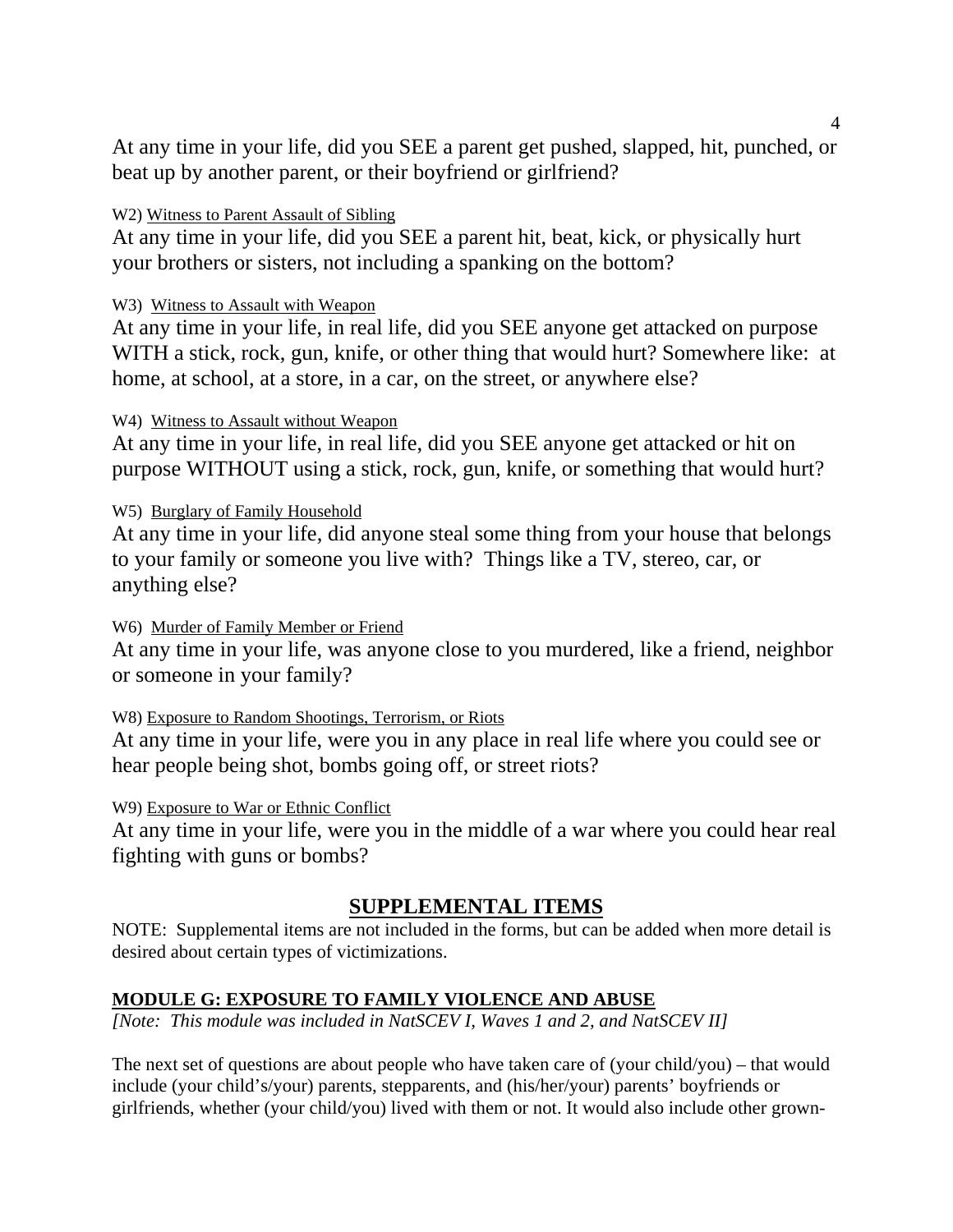ups, like grandparents or foster parents if they took care of (your child/you) on a regular basis. When we say "parent" in these next questions, we mean any of these people.

#### EF1) Parent Verbally Threatened

At any time in your life, did one of your parents threaten to hurt another parent and it seemed they might really get hurt?

### EF2) Parental Displaced Aggression

At any time in your life, did one of your parents, because of an argument, break or ruin anything belonging to another parent, punch the wall, or throw something?

# EF3) Parent Pushed

At any time in your life, did one of your parents get pushed by another parent?

# EF4) Parent Hit or Slapped

At any time in your life, did one of your parents get hit or slapped by another parent?

EF5) Parent Severely Physically Assaulted

At any time in your life, did one of your parents get kicked, choked, or beat up by another parent?

#### EF6) Other Family Violence Exposure

Now we want to ask you about fights between any grown-ups and teens, not just between your parents. At any time in your life, did any grown-up or teen who lives with you push, hit, or beat up someone else who lives with you, like a parent, brother, grandparent, or other relative?

# **OTHER SEVERE ASSAULTS**

*[Note: A1 and A2 were asked in NatSCEV I, Wave 2, and NatSCEV II]* 

#### A1) Assault by Adult

Other than times you have already told me about, did any *grown-up* ever hit or attack you?

#### A2) Assault with Injury

Other than times you have already told me about, were you ever hurt because someone hit or attacked you on purpose?

# **MODULE F: EXPOSURE TO COMMUNITY VIOLENCE**

*[Note: This module was included in NatSCEV I, Wave 1 only]* 

ECV1) Exposure to Sexual Assault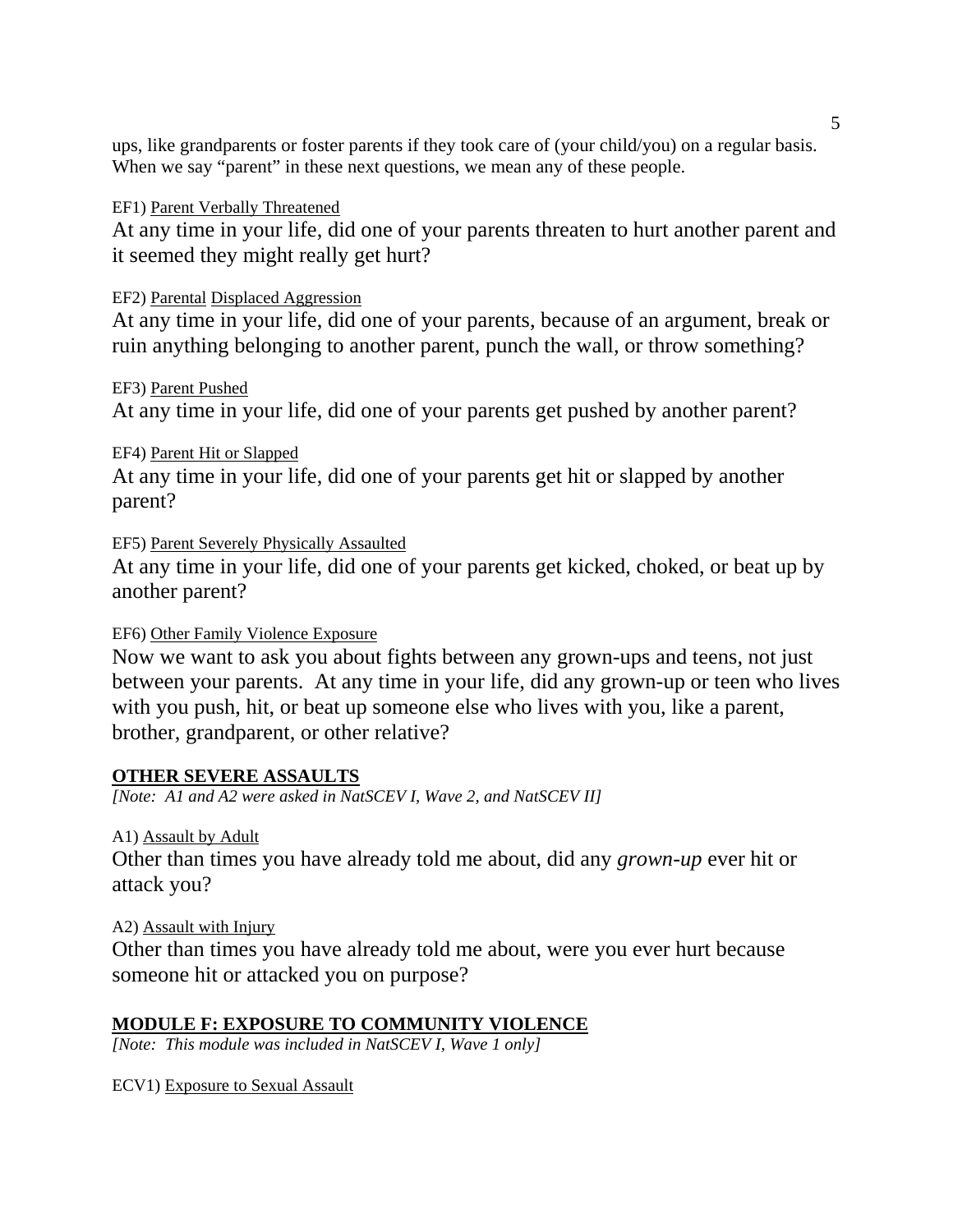At any time in your life, did you know about anyone close, like a family member or good friend, who was forced to have sex, or touched in their private parts when they didn't want it?

#### ECV2) Exposure to Robbery

At any time in your life, did you know about anyone close, like a family member or good friend, who was robbed or mugged?

#### ECV3) Exposure to Threatened Assault with Weapon

At any time in your life, did you know anyone close, like a family member or good friend, who was threatened with a gun or knife?

# **SUPPLEMENTAL NEGLECT ITEMS**

*[Note: These items are new to NatSCEV II]* 

#### M5) Neglect from Parental Incapacitation

Was there a time in your life that you often had to look after yourself because a parent drank too much alcohol, took drugs, or wouldn't get out of bed?

#### M6) Neglect from Parental Absence

Was there a time in your life when you often had to go looking for a parent because the parent left you alone, or with brothers and sisters, and you didn't know where the parent was?

#### M7) Neglect from Inappropriate Adults in Home

Was there a time in your life when your parents often have had people over at the house who you were afraid to be around?

#### M8) Neglect from Unsafe Environment

Was there a time in your life when you lived in a home that was broken down, unsafe, or unhealthy. For example, it had broken stairs, toilets or sinks that didn't work, trash piled up, and things like that?

#### M9) Neglect from Lack of Hygiene Supervision

Was there a time in your life when your parents did not care if you were clean, wore clean clothes, or brushed your teeth and hair?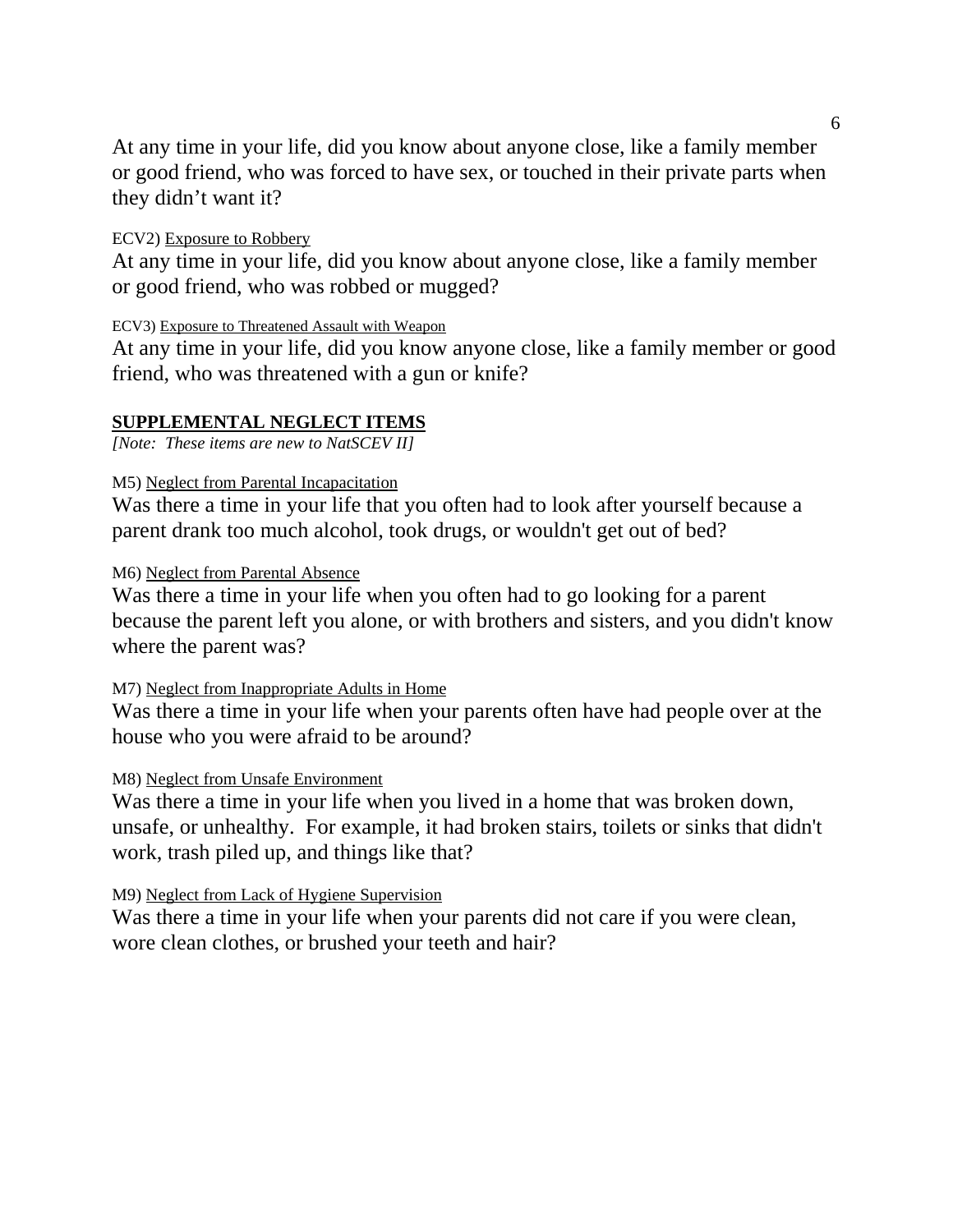# **JVQ-R2, Infant & Toddler Version, Caregiver Lifetime Form**

Now we are going to ask you about some things that might have happened in your child's life.

1) Sometimes people are attacked with sticks, rocks, guns, knives, or other things that would hurt. At any time in your child's life, did anyone hit or attack your child on purpose with an object or weapon? Somewhere like: at home, at school, at a store, in a car, on the street, or anywhere else?

 Yes No

2) At any time in your child's life, did anyone hit or attack your child without using an object or weapon?

 Yes No

3) At any time in your child's life, did someone start to attack your child, but for some reason, it didn't happen? For example, someone helped your child or your child got away?

 Yes No

4) At any time in your child's life, did anyone try to kidnap your child?

 Yes No

Next, we are going to ask about grown-ups who take care of your child. This means parents, babysitters, adults who live with your child, or others who watch your child. Before we begin, I want to remind you that your answers will be kept totally private. If there is a particular question that you don't want to answer, that's O.K. But it is important that you be as honest as you can, so that we can get a better idea of the kinds of things that kids your child's age sometimes face.

5) Not including spanking on your child's bottom, at any time in your child's life, did a grownup in your child's life hit, beat, kick, or physically hurt your child in any way?

 Yes No

6) When someone is neglected, it means that the grown-ups in their life didn't take care of them the way they should. They might not get them enough food, take them to the doctor when they are sick, or make sure they have a safe place to stay. At any time in your child's life, was your child neglected?

 Yes No

7) Sometimes a family fights over where a child should live. At any time in your child's life, did a parent take, keep, or hide your child to stop your child from being with another parent?

Yes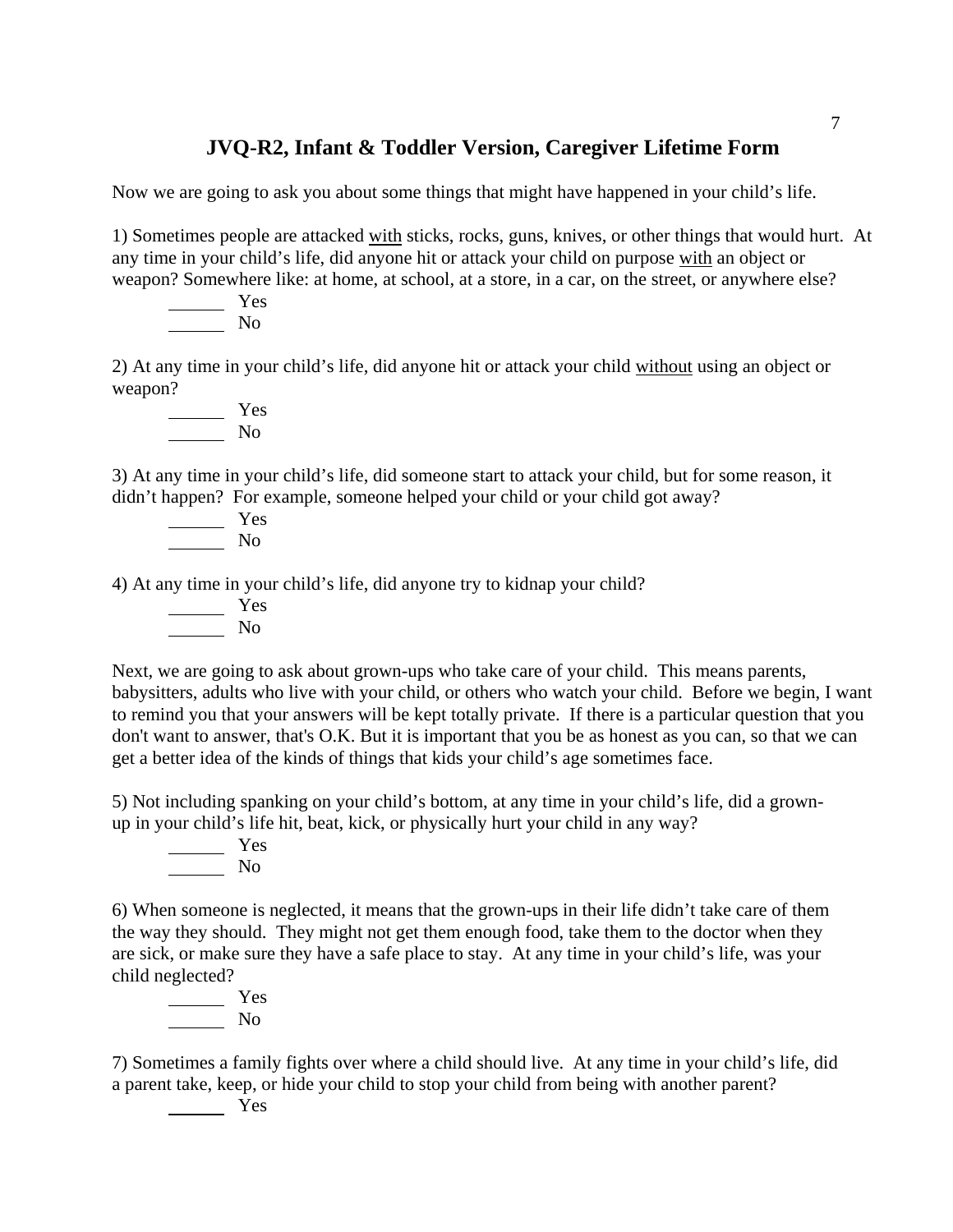No

8) At any time in your child's life, did any kid, even a brother or sister, hit your child? Somewhere like: at home, at school, out playing, in a store, or anywhere else?

Yes No

9) At any time in your child's life, did a grown-up your child knows touch your child's private parts when they shouldn't have or make your child touch their private parts? Or did a grown-up your child knows force your child to have sex?

 Yes No

10) At any time in your child's life, did a grown-up your child did not know touch your child's private parts when they shouldn't have, make your child touch their private parts or force your child to have sex?

 Yes No

11) Now think about other kids, like from school, a boy friend or girl friend, or even a brother or sister. At any time in your child's life, did another child or teen make your child do sexual things?

 Yes No

12) At any time in your child's life, did anyone try to force your child to have sex; that is, sexual intercourse of any kind, even if it didn't happen?

 Yes No

13) At any time in your child's life, did your child SEE a parent get pushed, slapped, hit, punched, or beat up by another parent, or their boyfriend or girlfriend?

 Yes No

14) At any time in your child's life, did your child SEE a parent hit, beat, kick, or physically hurt his or her brothers or sisters, not including a spanking on the bottom?

 Yes No

15) At any time in your child's life, in real life, did your child SEE anyone get attacked on purpose WITH a stick, rock, gun, knife, or other thing that would hurt? Somewhere like: at home, at school, at a store, in a car, on the street, or anywhere else?

Yes No